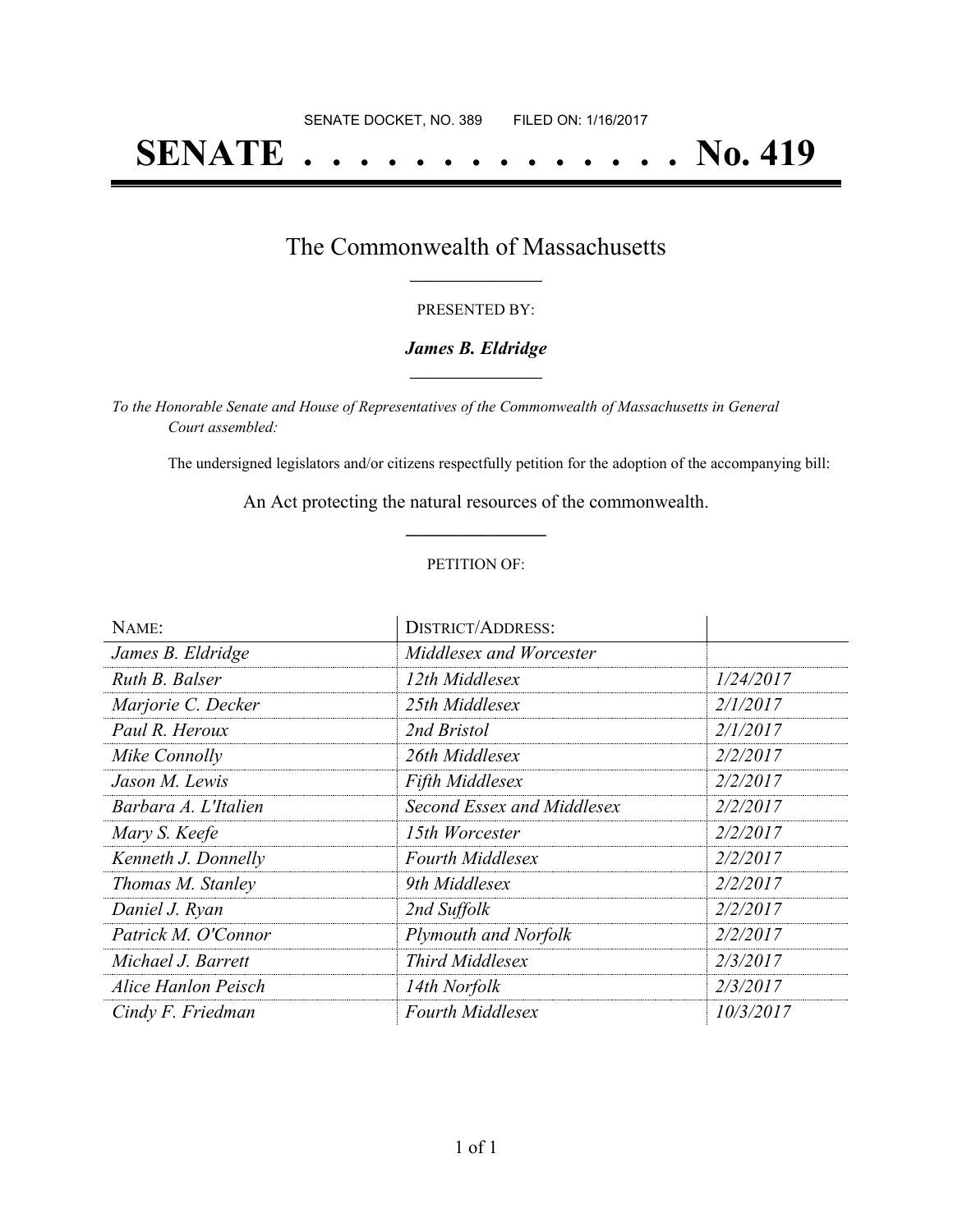## SENATE DOCKET, NO. 389 FILED ON: 1/16/2017 **SENATE . . . . . . . . . . . . . . No. 419**

By Mr. Eldridge, a petition (accompanied by bill, Senate, No. 419) of James B. Eldridge, Ruth B. Balser, Marjorie C. Decker, Paul R. Heroux and other members of the General Court for legislation to protect the natural resources of the commonwealth. Environment, Natural Resources and Agriculture.

## The Commonwealth of Massachusetts

**In the One Hundred and Ninetieth General Court (2017-2018) \_\_\_\_\_\_\_\_\_\_\_\_\_\_\_**

**\_\_\_\_\_\_\_\_\_\_\_\_\_\_\_**

An Act protecting the natural resources of the commonwealth.

Be it enacted by the Senate and House of Representatives in General Court assembled, and by the authority *of the same, as follows:*

#### 1 SECTION 1. The General Laws are hereby amended by inserting after chapter 132B, the

- 2 following chapter:-
- 3 CHAPTER 132C.
- 4 PUBLIC LANDS PRESERVATION ACT.

5 Section 1. Definitions. As used in this chapter, the following words, unless the context

6 clearly requires otherwise, shall have the following meanings:-

- 7 "Article 97", Article 97 of the Articles of Amendments to the Constitution.
- 8 "Article 97 land", land or any interest in land, that is taken, acquired or otherwise
- 9 dedicated for specific Article 97 natural resource purposes.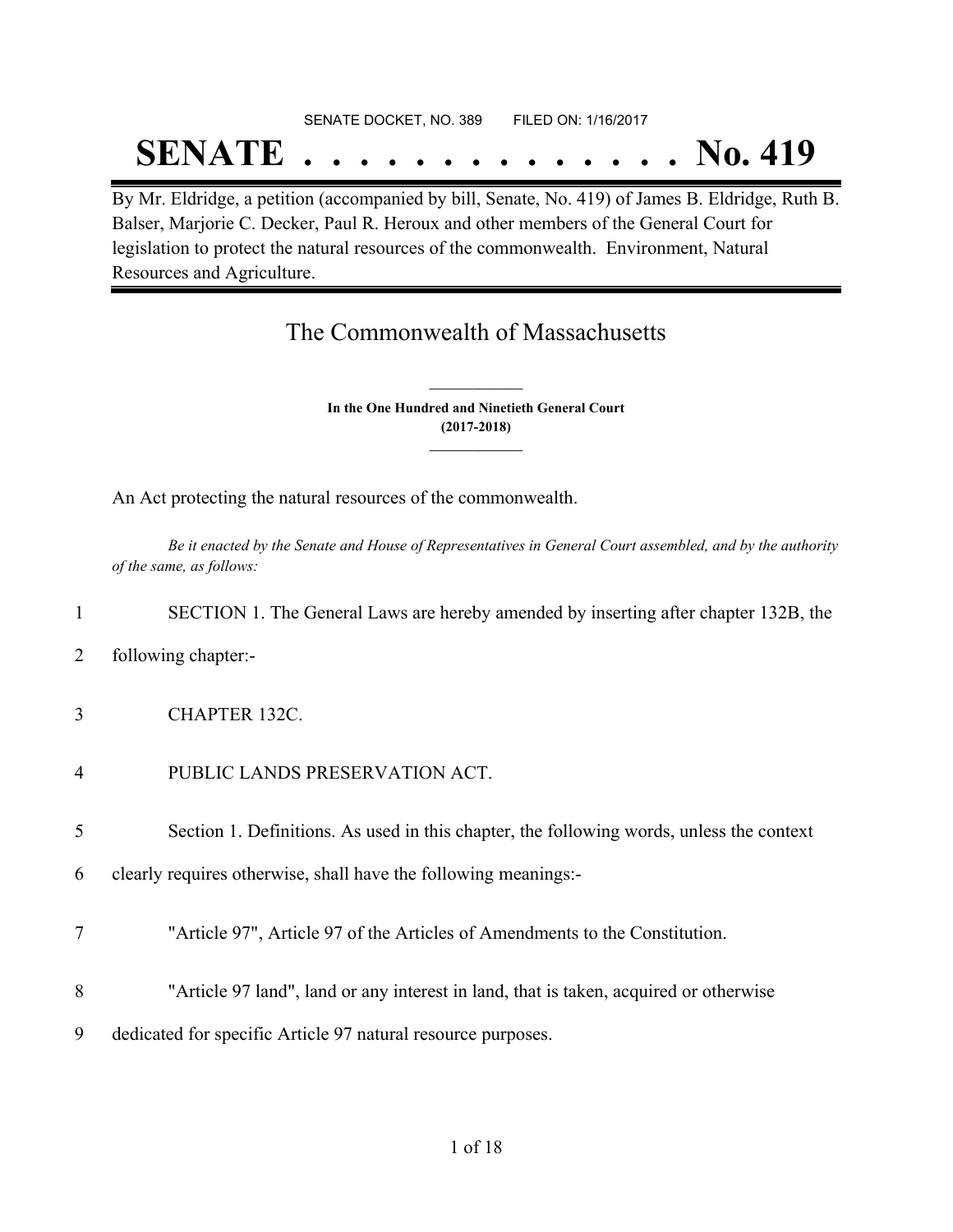"Article 97 natural resource purposes", the Article 97 purposes that are the conservation, development and utilization of the agricultural, mineral, forest, water, air and other natural resources.

 "Change in use", a conversion of Article 97 land from a devoted or allowed use. A valid reserved use, including, but not limited to, any building or structure, shall be an allowed use if (i) declared when Article 97 land is taken, acquired or otherwise dedicated or (ii) established by special act.

 "Disposition", any transfer, conveyance or release of a real property interest by a public owner whether by deed, covenant, easement, lease, or other instrument or lawful means. A transfer or release of the legal right of control or custody in land by a public owner shall be a disposition under this definition. The termination of a lease for the use of land shall not be a disposition under this definition. A revocable permit or license that authorizes another to use Article 97 land shall not be a disposition when (i) the use is consistent with devoted or allowed uses of the Article 97 land, to include, if a forest, harvesting conducted pursuant to an approved cutting plan; and (ii) the permit or license does not transfer or release a real property interest in the land.

 "Executive office of environmental affairs", the executive office of energy and environmental affairs established under section 1 of chapter 21A.

 "Land", land that is without or with water, including, but not limited to, estuaries, creeks, streams, rivers, ponds, lakes, marshes, floodplains, and wetlands; but, not including, (i) land lying seaward of the coastal mean high water mark, to include, tidelands, tide plains, and under coastal waters; (ii) land lying seaward from the highest spring water mark that are under coastal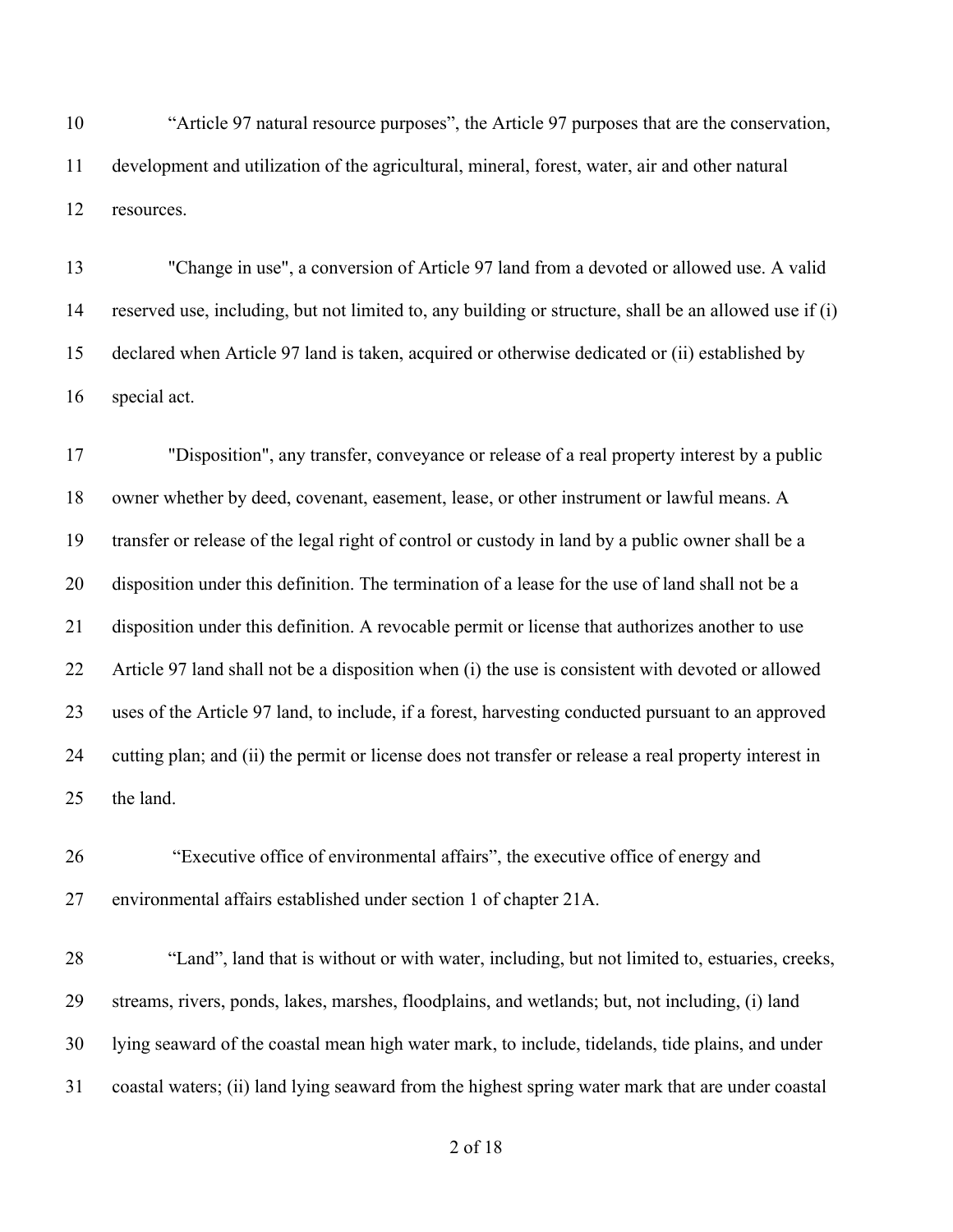wetlands and saltmarshes; (iii) land under coastal estuaries, and coastal ocean outlets of rivers and streams; and (iv) land under a Designated Port Area specified by the office of coastal zone management.

 "Public owner", the commonwealth, its agencies, executive offices, departments, boards, commissions, bureaus, divisions, authorities, and political subdivisions, including, but not limited to, municipalities, counties, districts, and other governmental bodies and instrumentalities of the commonwealth, that hold Article 97 land.

 "Real property interest" or "interest in land '', any ownership, or other legal interest or right in land, including, but not limited to, fee simple interest, easement, partial interest, remainder, future interest, right of legal control, lease; and conservation restriction, agricultural preservation restriction, watershed preservation restriction and historical preservation restriction as defined under section 31 of chapter 184; and non-development covenant or other covenant that protects natural resources.

 "Replacement land", land or an interest in land, required under this chapter to be provided by a public owner to replace the loss of Article 97 land as a result of a disposition or change in use. Replacement land shall not include existing Article 97 land, unless taken, acquired or otherwise dedicated for the specific purpose to substitute other Article 97 land proposed for disposition or change in use.

- "Secretary" or "secretary of environment affairs", the secretary of the executive office of energy and environmental affairs, or his authorized representative.
- ''State agency'' a legal entity of state government established by the general court as an agency, board, bureau, department, office or division of the commonwealth with a specific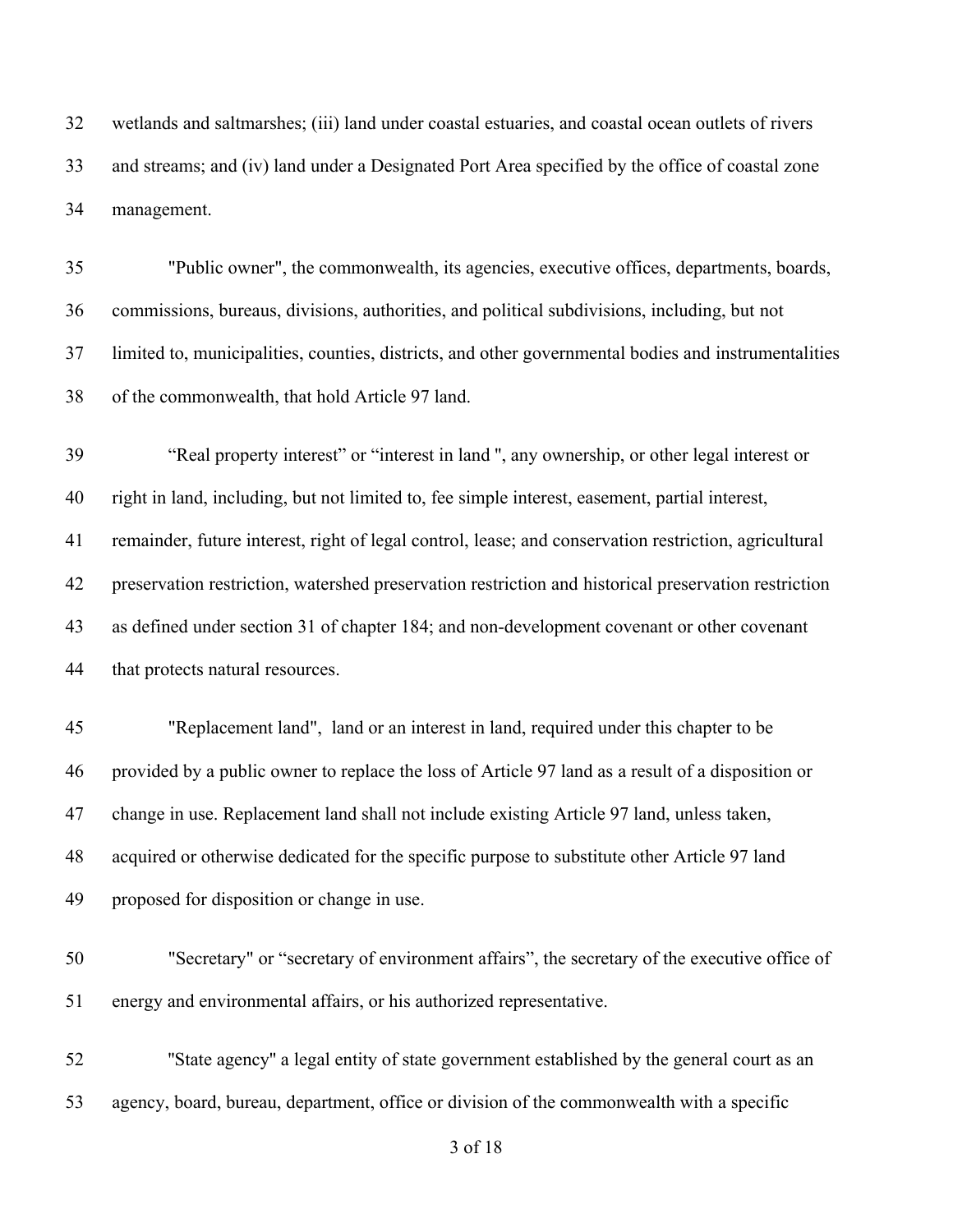| 54 | mission, which may either report to cabinet-level units of government, known as executive             |
|----|-------------------------------------------------------------------------------------------------------|
| 55 | offices or secretariats, or be independent divisions or departments; and excluding those counties     |
| 56 | as defined under section 1 of chapter 7C.                                                             |
| 57 | "Taken" or "acquired", Article 97 land obtained by a public owner whether by gift,                    |
| 58 | purchase, devise, grant, exchange, lease, eminent domain or otherwise.                                |
| 59 | Section 2. (a) To protect the natural resources of the commonwealth and to prevent a no               |
| 60 | net loss of Article 97 land, a public owner making a disposition or change in use of Article 97       |
| 61 | land shall acquire or otherwise provide replacement land. Replacement land for a disposition or       |
| 62 | change in use of Article 97 land shall be: (i) equal or greater in area, (ii) comparable or better in |
| 63 | natural resource value, (iii) located within the same municipal boundaries if feasible, or nearby,    |
| 64 | and (iv) not less than the equivalent kind of the real property interest being replaced.              |
| 65 | (b) A public owner when acquiring or providing replacement land, shall execute a written              |
| 66 | declaratory instrument that such land or interest in land is subject to protection under Article 97,  |
| 67 | and record the instrument in the registry of deeds for the county or district where the land is       |
| 68 | situated. The instrument when executed shall include the effective date of the Article 97 land        |
| 69 | protection; and a specific description of the Article 97 land and the restricted uses and allowed     |
| 70 | uses of the land. The failure of the public owner to execute or record a declaratory instrument       |
| 71 | shall not invalidate any existing Article 97 protection of such replacement land.                     |
| 72 | Section 3. (a) A public owner of Article 97 land shall notify the secretary when the public           |
| 73 | owner proposes making a disposition or change in use of the Article 97 land. Such notification        |
| 74 | shall be in writing and made in the manner, as the secretary by regulation shall prescribe, to        |

- 
- include the information and documentation as required under subsection (c).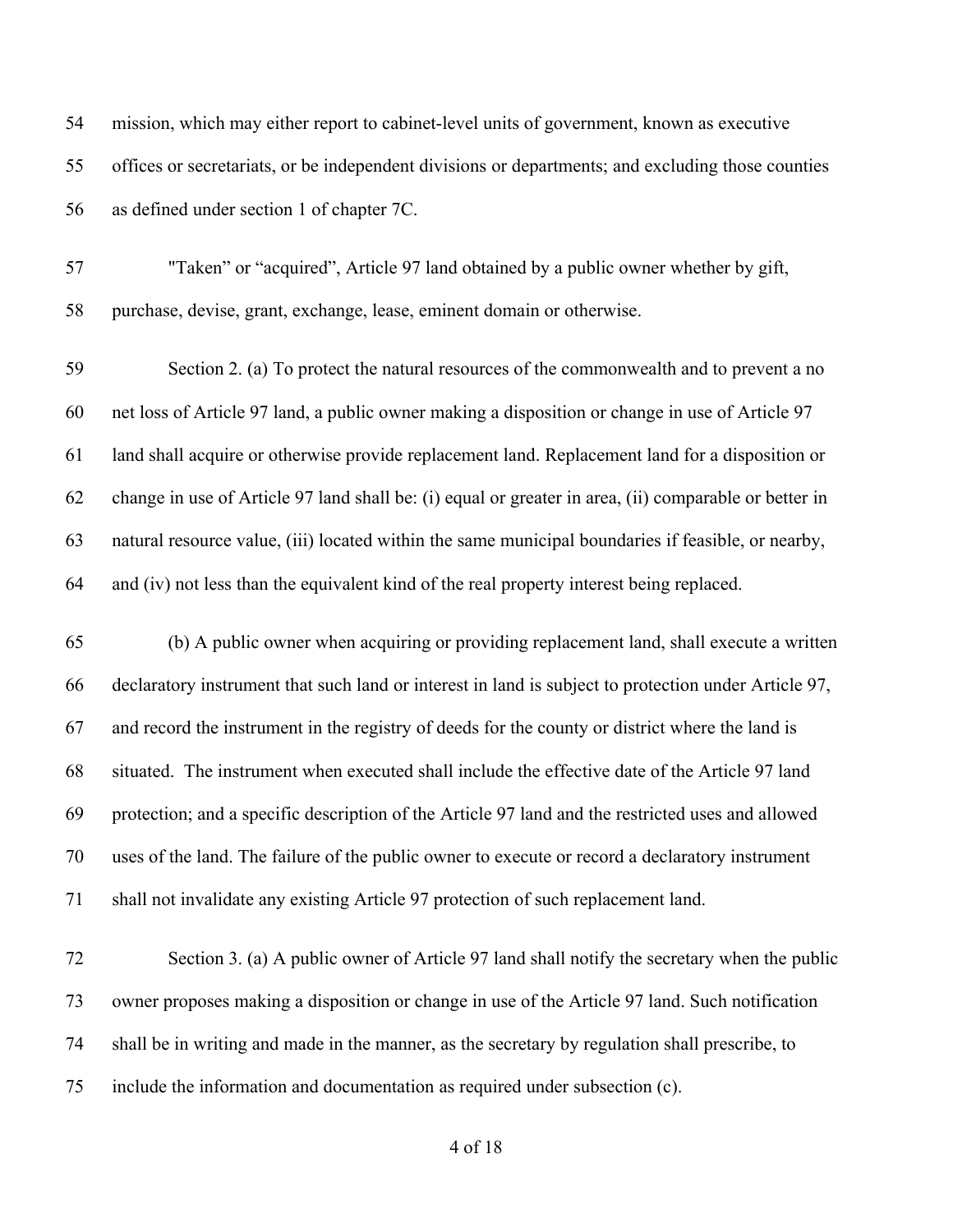The secretary shall adopt regulations requiring notification by a public owner be made as early as practicable, and prior to the filing of a petition with the general court to authorize the proposed Article 97 land disposition or change in use, to allow the secretary adequate time to review the proposal. The review shall include any plan of the public owner to provide replacement land. Unless otherwise provided under this section, the notification to the secretary shall be required at least 20 days before the public owner makes a decision to adopt a proposal for a disposition or change in use of its Article 97 land.

 For Article 97 land held by a municipality, such notification to the secretary shall be required not less than 30 days before a vote of town meeting or city council, whichever is the case, on the municipality's proposed disposition or change in use of the Article 97 land. If the Article 97 land is located outside the municipality's boundaries, then, in addition, the municipality shall make like notification to the local conservation commission where the land is sited.

 For Article 97 land held by a state agency, notification to the secretary shall be required, in the time and manner as provided under subsection (a) of section 8.

 The secretary shall post notification information received on Article 97 land proposals and replacement plans, on the public website of the executive office of environmental affairs.

 (b) In the event, Article 97 land is to be taken by eminent domain, the authorized board acting for the public owner or other entity shall, within 10 days after adopting a lawful order of intention to take the land, notify the secretary of the proposed taking. Such notification shall be in writing, and made in the manner with any necessary information relevant to the taking of the land, as the secretary by regulation shall prescribe.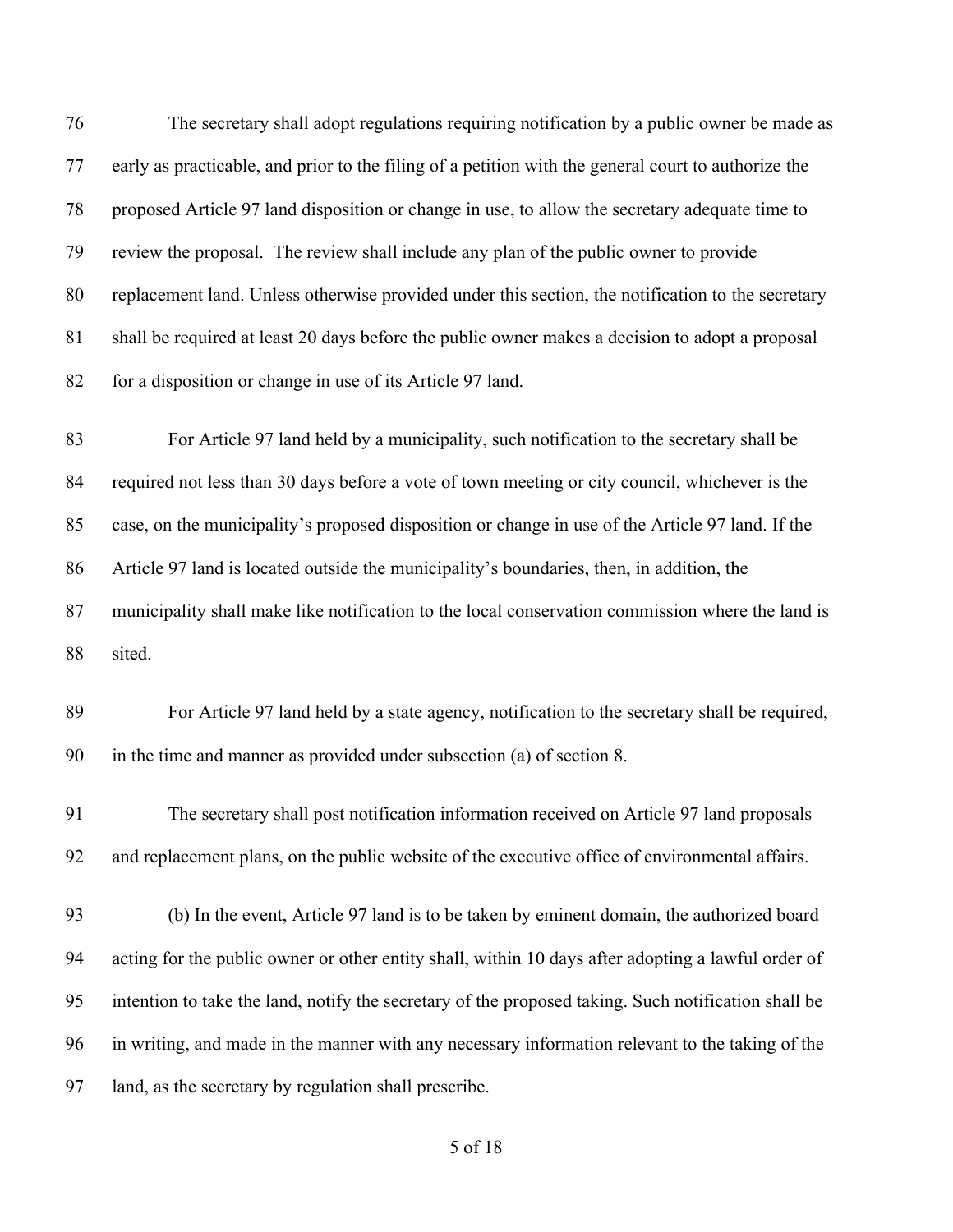(c) Regulations to be adopted by the secretary shall require that notification of a proposed disposition or change in use of Article 97 land provide sufficient information about the proposal, its advantages and disadvantages to the public and the environment, and any feasible and practicable alternative to the proposed disposition or change in use. The regulations shall require notification include, but not be limited to, the following current information regarding the Article 97 land proposed for disposition or change in use: (1) a description of the land including its location, natural resource uses and benefits, approximate size and boundaries, allowed uses, and buildings and structures thereon; (2) the property's fair market value based on its municipal assessment; (3) whether any part is designated an endangered species habitat, wetland, flood zone, public water supply protection or subject to the rivers protection act under chapter 258 of the acts of 1996; (4) a general description of abutting parcels; (5) owners holding a real property interest and description of each such respective interest; (6) copies of any deeds, easements, covenants, restrictions, declarations and other instruments that show (i) an owner's real property interest, and (ii) the land is to be used for a specific natural resource purpose; (6) a description of the proposed disposition or change in use and the reasons for the proposal, including anticipated, changes to the land and grantees of any transferred real property interest; (7) whether the public owner's acquisition of such Article 97 land was obtained (i) with funds, grants or loans from any federal, state or local source, or (ii) from a donation or bequest, on condition the gift be used for natural resource purposes; (8) copies of any relevant government issued approvals, orders and permits; and (9) alternatives considered to the proposed disposition or change in use.

 The regulations adopted by the secretary shall also require that such notification provide information about the plan to acquire or provide replacement land to include, but not be limited to, the following: (1) the information listed in clauses (1) through (4), inclusive, of the prior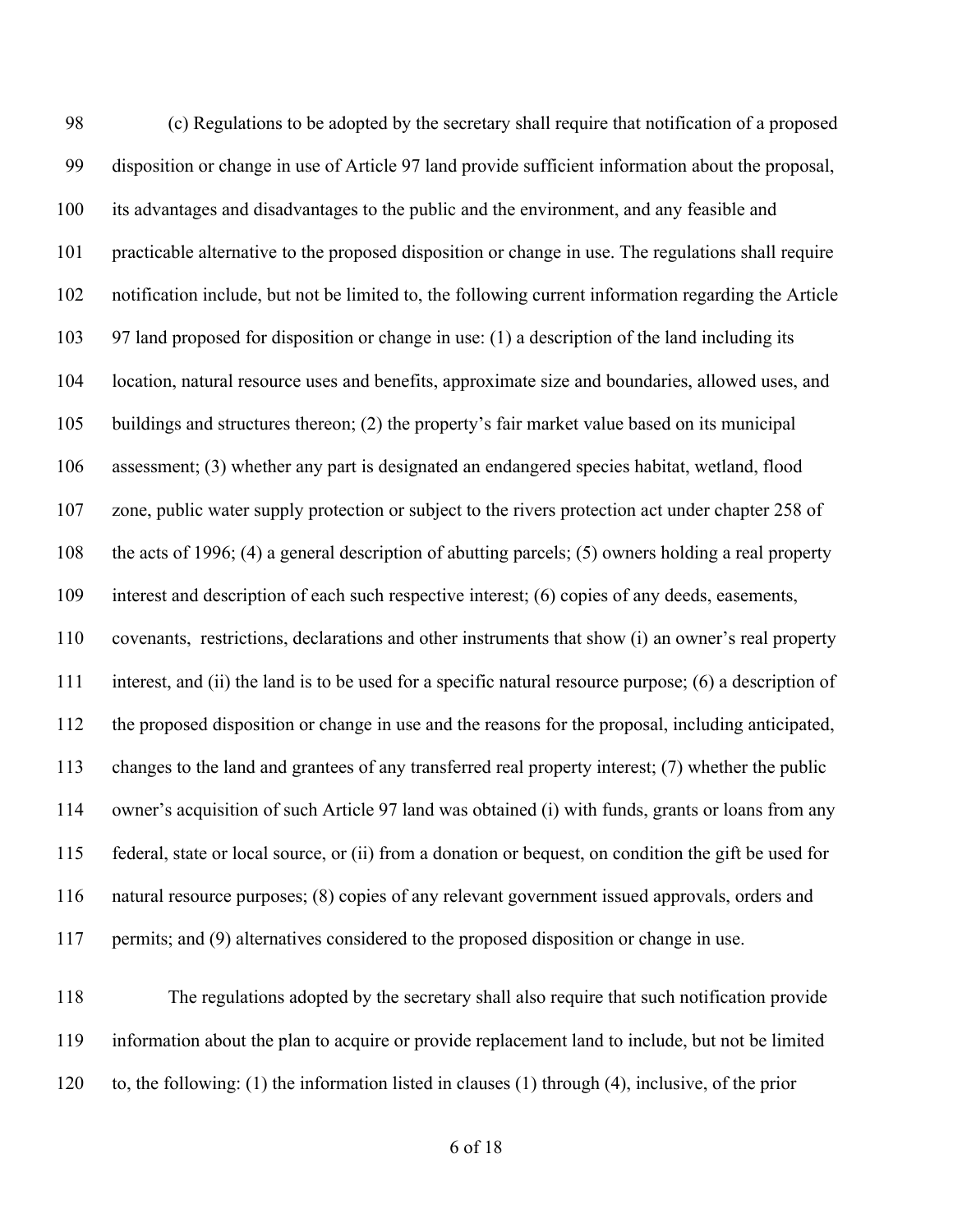paragraph, provided the information shall be specific to the replacement land; (2) current condition and relevant prior uses of the land; (3) owners that will hold a real property interest in such land when acquired or provided, and a description of each respective interest; (4) the source of the replacement land to be acquired or provided, from any intended (i) purchase, (ii) taking by eminent domain, (iii) designation of a currently held real property interest, (iii) donation or 126 bequest; or (iv) receipt of another real property interest or such consideration, in exchange for the disposition of the Article 97 land.

 A public owner shall supplement the information about an Article 97 land proposal or plan to provide replacement land, as the secretary shall prescribe by regulation.

 Section 4. (a) A public owner may request from the secretary a waiver to provide replacement land for a disposition or change in use of the public owner's Article 97 land, notwithstanding the requirements under subsection (a) of section 2. Upon the written request of the public owner, the secretary may grant a full or partial waiver releasing the public owner from any requirement to provide replacement land. In granting a waiver, the secretary may impose conditions, if necessary, to accomplish the intended purpose of the disposition or change in use of the Article 97 land. A decision by the secretary to grant or deny a waiver with any conditions shall be in writing and state the reasons for his decision. A waiver shall be limited to the following circumstances when the disposition or change in use of Article 97 land, will (1) transfer only legal or physical control in the land between state agencies to be held for Article 97 natural resource purposes and if applicable, with the same reserved uses; (2) transfer only legal or physical control in the land between any department, division, board or agency of the same municipality to be held for Article 97 natural resource purposes and if applicable, with the same reserved uses; (3) transfer a lease for a natural resource purpose or use for a term not exceeding 5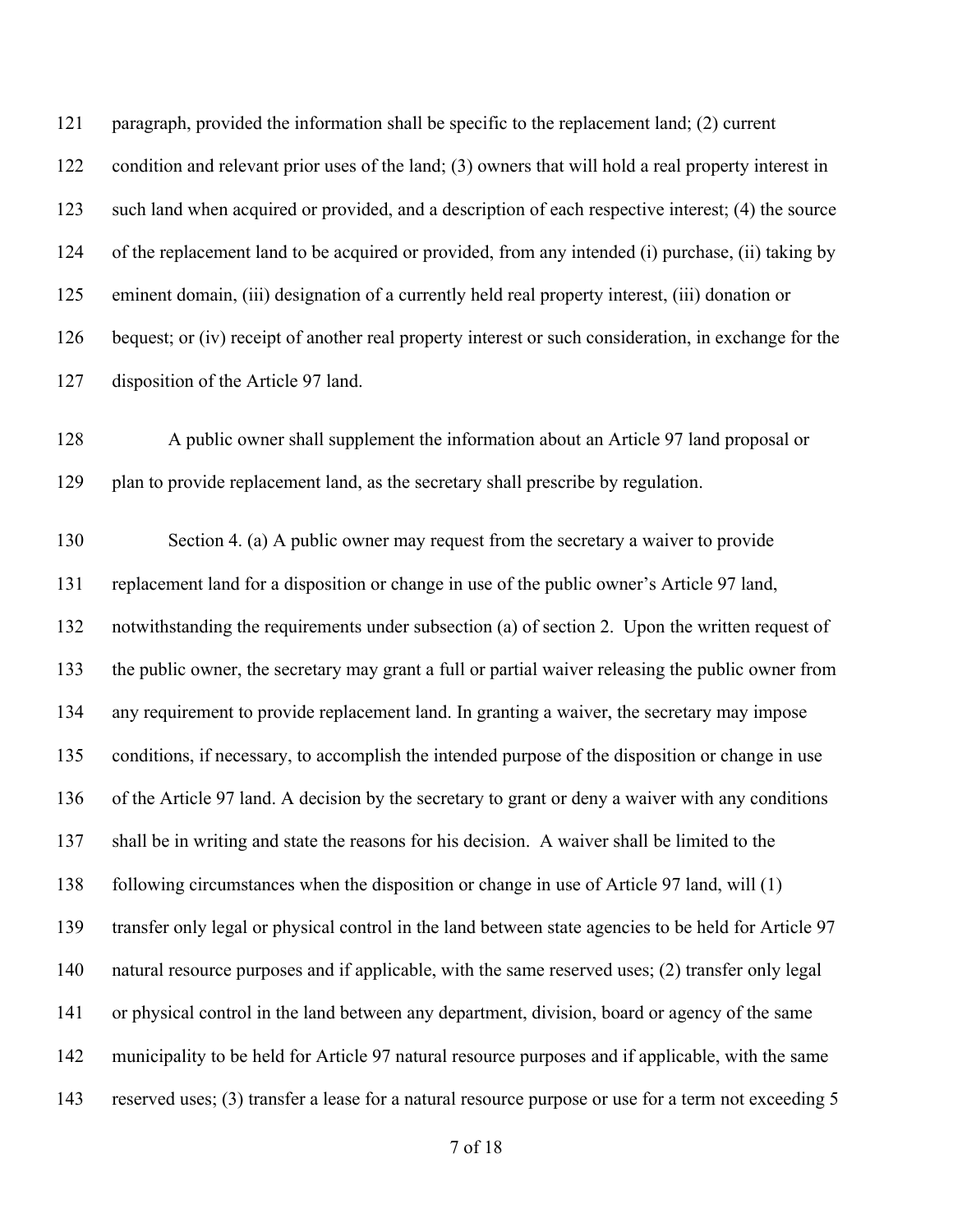years; (4) serve to largely protect, preserve or promote the natural resource purposes and uses of the land; (5) establish an easement to grade and alter elevations on the land to prevent erosion or provide lateral support to adjacent land; (6) grant an easement allowing for temporary use of the land for another purpose for a period not exceeding 5 years, provided upon its expiration, the use of the land will revert to the same Article 97 natural resource purposes and reserved uses in existence immediately prior to granting the easement; (7) grant an easement or lease for subterranean use of the land that will not affect adversely the dedicated Article 97 natural resource purposes of the land; (8) affect a land area not exceeding 2,500 square that is insignificant for Article 97 natural resource purposes, provided, if part of a larger parcel, no other disposition or change in use of that parcel has occurred within 5 years before making a waiver request to the secretary; or (9) transfer a real property interest of a public owner to another public owner that holds a real property interest in the same Article 97 land. Notwithstanding any provision to the contrary, the secretary may grant a requested

waiver for other circumstances authorized specifically under special law.

 (b) The secretary when determining whether the square footage of required replacement land is sufficient, shall not include any aboveground area for an allowed use that is exclusively 160 for other than natural resources purposes, located on the replacement land or subject Article 97 protected land.

 (c) The secretary as a condition in granting to the public owner a full or part waiver to provide replacement land under paragraph (6) of subsection (a) for the temporary use of land, may require a performance bond of satisfactory amount for any uncompleted restoration of the land be provided under the terms as specified by the secretary.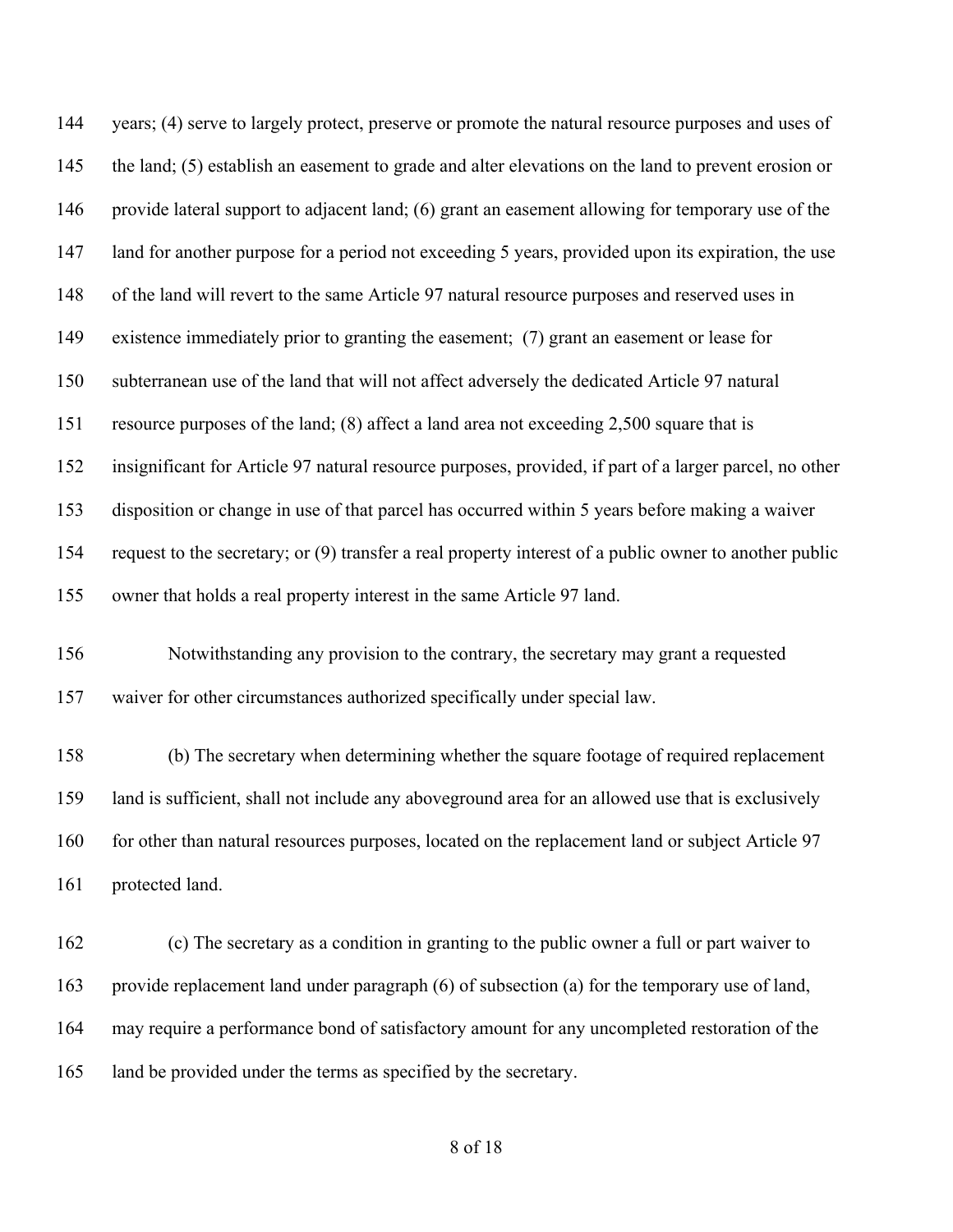| 166 | Section 5. The secretary shall provide to public owners, information and education on the             |
|-----|-------------------------------------------------------------------------------------------------------|
| 167 | policies, requirements and best practices to protect Article 97 land. To assist public owners, the    |
| 168 | secretary shall offer advice, guidance and technical assistance with the development of               |
| 169 | preliminary plans for the disposition or change in use of Article 97 land and replacement land        |
| 170 | alternatives. Such assistance shall include an assessment of the anticipated effect of regional       |
| 171 | climate change in the development of a proposed plan and any alternative options. Upon request        |
| 172 | of a public owner, the secretary shall make an evaluation of whether the public owner's               |
| 173 | preliminary plan or revision of the plan, complies with the Article 97 no net loss requirements       |
| 174 | under subsection (a) of section 2 and related regulations.                                            |
| 175 | Section 6. (a) The secretary shall provide to the general court a written recommendation              |
| 176 | for the approval or disapproval of each legislative petition that proposes a disposition or change    |
| 177 | in use of Article 97 land. To the extent possible, the recommendation shall be made before the        |
| 178 | first scheduled public hearing of the petition by a joint legislative committee of the general court. |
| 179 | The recommendation shall identify the petition and include, his opinion as to whether: (1) the        |
| 180 | disposition or change in use, including any required replacement land complies with the Article       |
| 181 | 97 no net loss requirements under subsection (a) of section 2 and related regulations; (2) the        |
| 182 | disposition or change in use will benefit the public; (3) an alternative to the proposed disposition  |
| 183 | or change in use, is not practical or feasible based on the circumstances; and (4) the required       |
| 184 | replacement land will provide equal or greater public environmental benefits.                         |
| 185 | Additionally, the secretary shall include with his recommendation whether the legislation             |

terms and conditions. In his statement of recommendation, the secretary shall detail his reasons

adequately identifies the subject Article 97 land, required replacement land, and, necessary dates,

for the approval or disapproval of the legislative petition. If insufficient information about a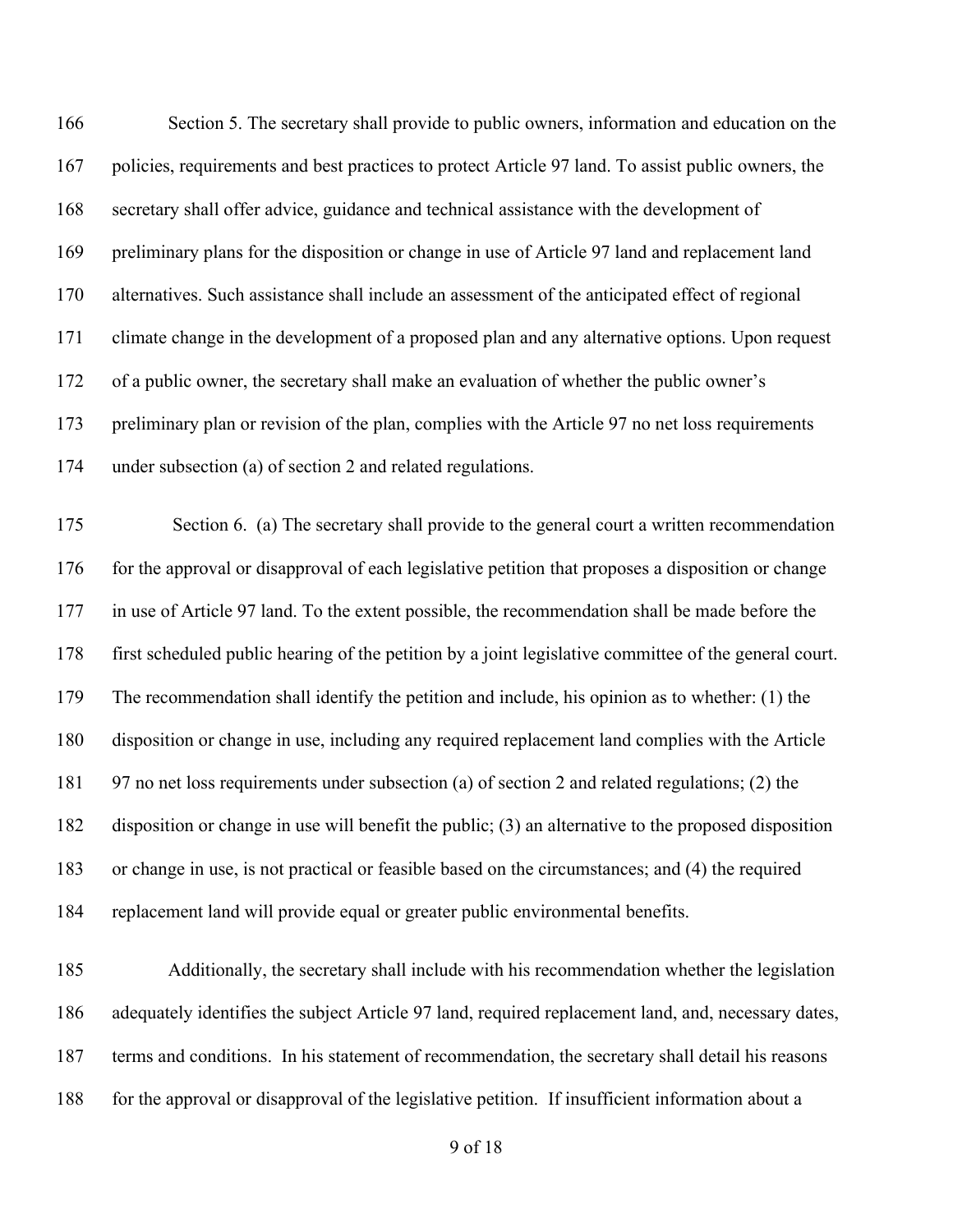proposed disposition or change in use of Article 97 land or replacement land precludes the secretary from giving a full opinion, the secretary shall make known this circumstance and reason in his recommendation.

 The secretary shall adopt regulations establishing standards for providing recommendations to the general court on Article 97 land legislation. The regulations shall allow a recommendation of approval of such legislation, if the secretary's opinion agrees with the statements contained in clauses (1) through (4), inclusive of the first paragraph, and if not, he shall recommend the disapproval of the legislation. Notwithstanding any provision to the contrary, the secretary may recommend approval of the legislation, if he determines there are extraordinary circumstances for a proposed disposition or change in use of Article 97 land or plan for replacement land, provided (i) no practicable or feasible alternative exists for the proposed legislation, (ii) the proposed disposition or change in use of Article 97 land is for a necessary public purpose, (iii) the overall intent of the no net loss of Article 97 land will be attained upon completion of the proposed disposition or change of use the land or the plan to provide replacement land, and (iv) the secretary states the reasons for his determination in the recommendation.

 (b) A legislative committee of the general court referred a petition related to Article 97 land, may solicit from the secretary his recommendation on the legislation. The secretary shall respond to the request expeditiously, and in the manner, and using the standards and criteria set forth in the prior subsection.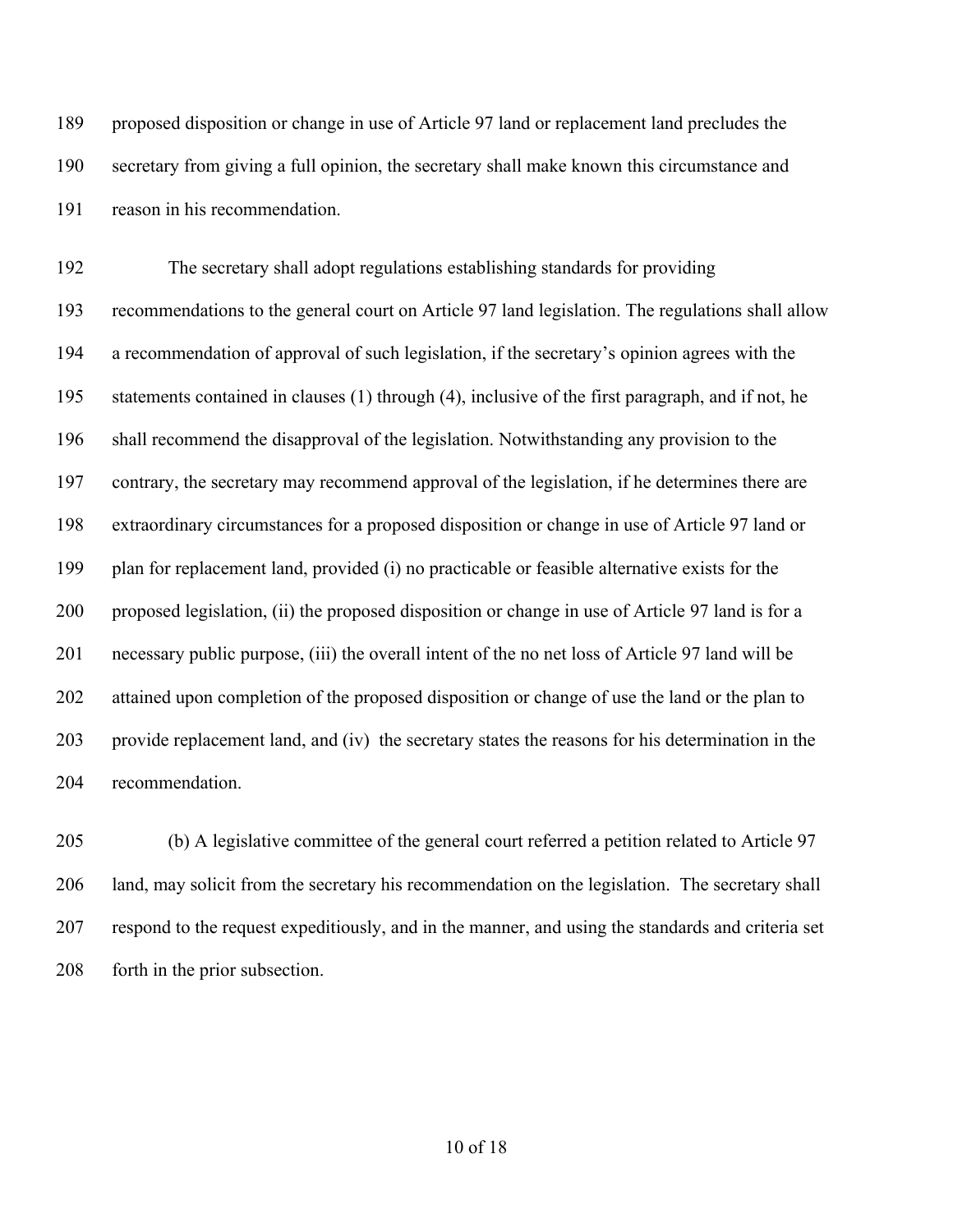(c) The secretary shall supplement his recommendation when Article 97 legislation is pending, if he determines there is a subsequent change or event that materially affects his prior response.

 (d) The secretary shall post his recommendations on legislation on the public website of the executive office of environmental affairs.

 Section 7. (a) A municipality in making a determination for a disposition or change in use of Article 97 land, to include a detailed plan to provide any required replacement land, shall first obtain the approval of its conservation commission. Approval by the commission shall require a 2/3rds vote in support of the proposed disposition or change in use, at an open public meeting of the commission. No vote shall be held, unless, the commission has conducted a public hearing on the proposed disposition or change in use. The commission shall give public notice of such hearing, not less than 30 days before the scheduled hearing date; and, in addition shall provide written notice to the local regional planning agency.

 Except, in the event the disposition or change in use of Article 97 land relates to, parkland under the legal control of its municipal park commission, or agricultural land under the legal control of its municipal agricultural commission, then approval shall be by vote of the respective commission under the same procedures and requirements in this subsection for conservation commissions.

 (b) A municipality in making a determination for a disposition or change in use of Article 228 97 land and after any approval required in subsection (a) shall obtain the approval of the city council or town meeting. If replacement land is required, a detailed plan to provide such land or land interest, shall be included as part of the approval determination by the city council or town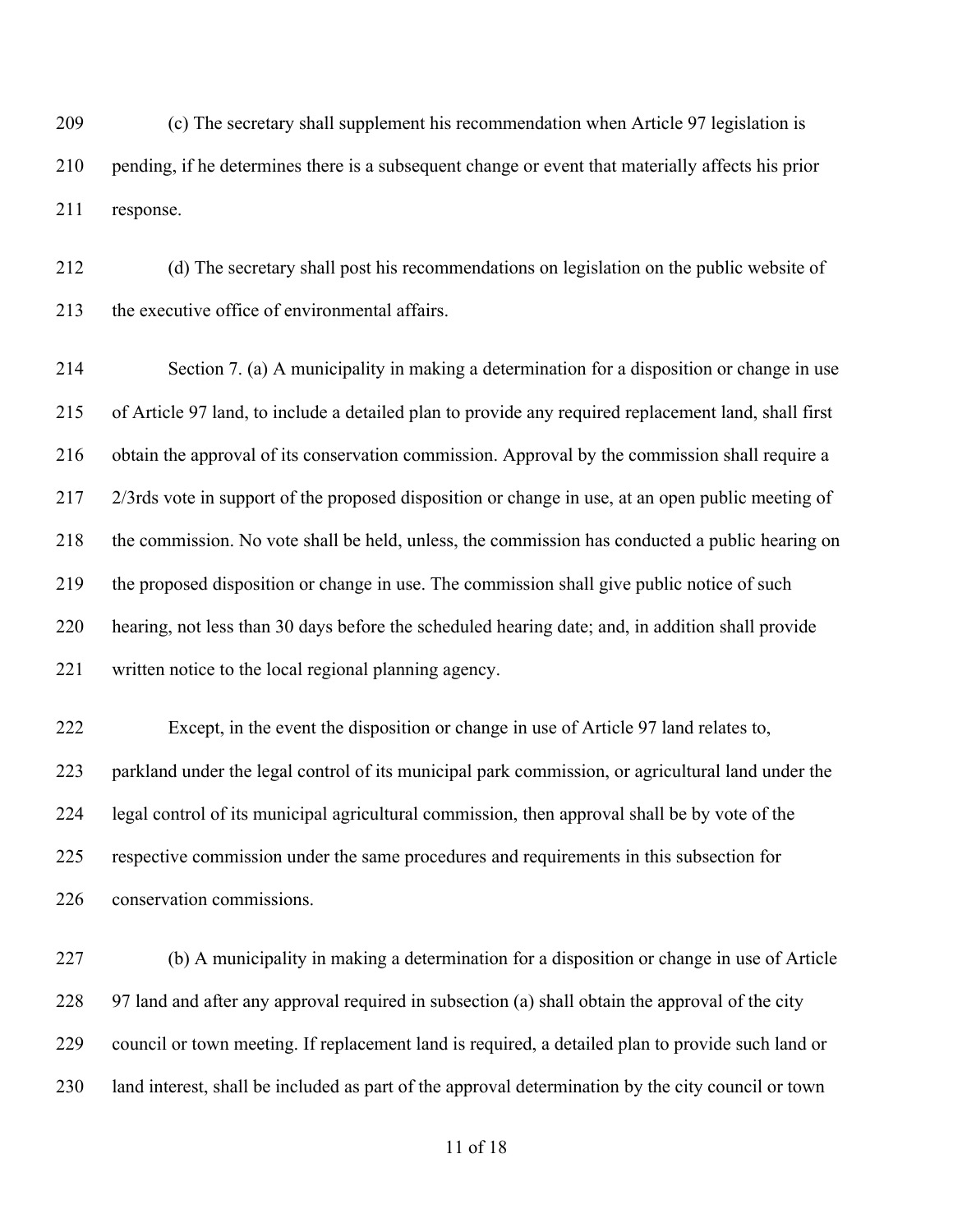meeting. Such approval shall require a 2/3rds vote by the city council or a 2/3rds vote by an annual or special town meeting, whichever is the case, in support of the disposition or change in use, including any replacement land plan. Said vote shall be held at an open public meeting.

 (c) When a municipality holds Article 97 land sited within the boundaries of another municipality, the conservation commission of the other municipality may make a recommendation to the secretary on any proposed disposition or change in use of the Article 97 land. Before making a recommendation, the commission shall hold a public hearing on the proposal in the municipality, and provide reasonable notice. A commission's recommendation to approve or disapprove the proposed disposition or change in use shall be in writing and include a statement on the proposal's local environment impacts with the reasons for its determination. Approval of a recommendation shall require a majority vote of the commissioners in support at an open meeting of the commission. Any such recommendation to the secretary shall be made no later than 45 days after receiving notification from the municipal owner of the Article 97 land.

 Section 8. (a) When the public owner is state agency that holds Article 97 land, the executive head of such agency or the secretary of the executive office in which such agency is located, shall make the initial proposal for a disposition or change in use of such Article 97 land, including a plan to provide replacement land. Such proposal shall be made in writing to the commissioner of capital asset management and maintenance, and, if not making the proposal, the secretary of environmental affairs.

 Notwithstanding any other law to the contrary, the commissioner within 60 days of receipt of the proposal, shall, conduct a public hearing with the secretary to consider the proposed Article 97 land disposition or change in use, and any required replacement land plan in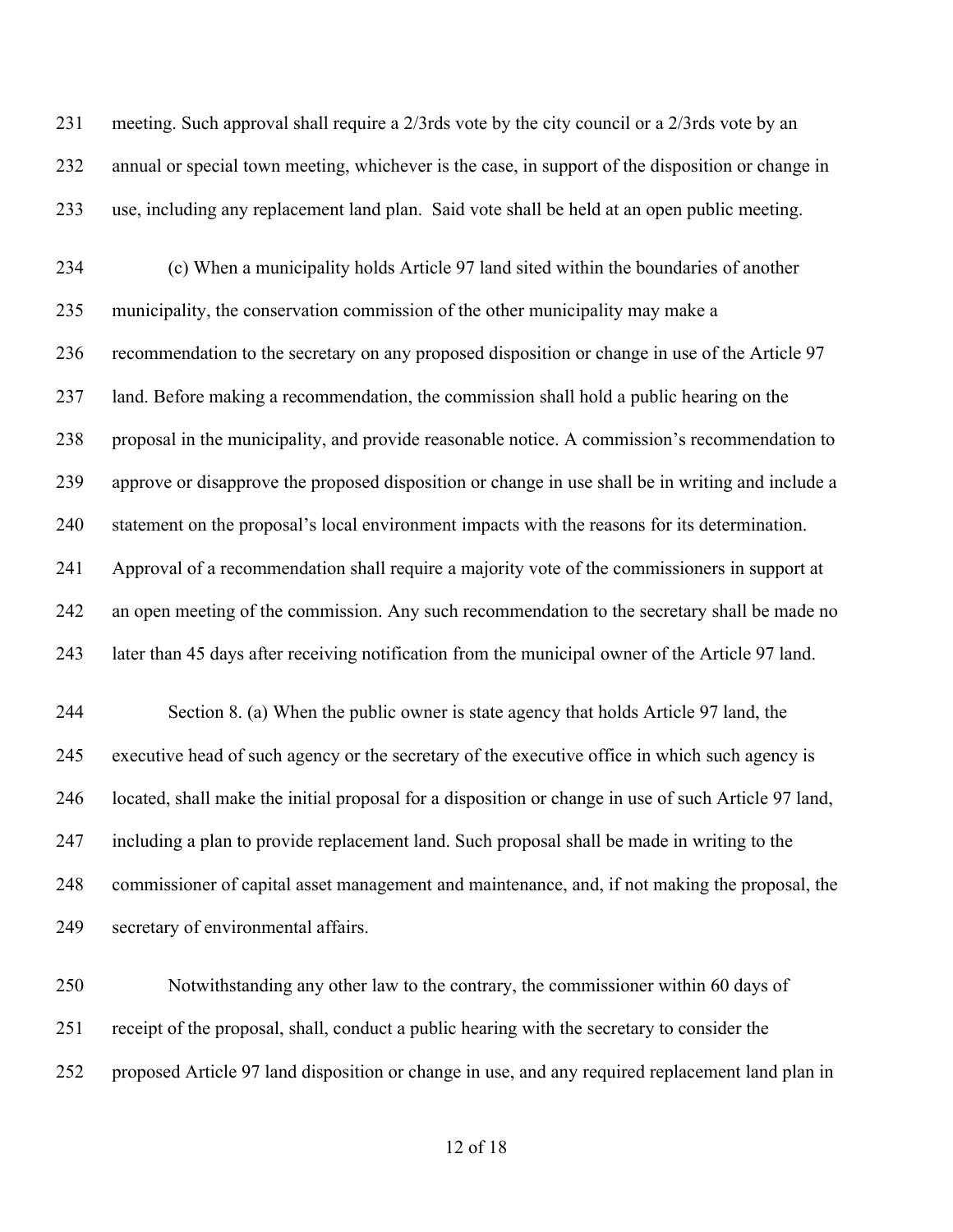accordance with this section. The public hearing shall be in the municipality where the Article 97 protected land is located. The commissioner with approval of the secretary of environmental affairs may waive the public hearing when the proposed disposition or change in use of the Article 97 land: (i) for land other than a public park, affects a land area not exceeding 11,000 square feet, (ii) affects a land area of a public park not exceeding 11,000 square feet, provided the area does not exceed 20 percent of the total square footage of the park parcel, (iii) transfers the land with any existing reserved uses to another state agency to be held for the same or similar Article 97 natural resource purposes, (iv) establishes a temporary easement related to construction or natural resource project, (v) establishes an easement to alter land grades affecting small portions of the parcel, or (vi) allows reserved uses pertaining to small buildings or structures with a combined total footprint not exceeding 2,500 square feet in area.

 The commissioner shall provide notice of such hearing at least 30 days prior to any determination regarding the proposal, including whether the proposal has any current or foreseeable, direct public use or benefit. Such notice of the public hearing shall be posted in the central register and on the public website of the executive office environmental affairs. Notice of the public hearing shall also be placed at least once each week for 4 consecutive weeks prior to the hearing, in newspapers with sufficient circulation to inform the people in the locality where the land protected under Article 97 is situated.

 In the event the hearing is waived or not required, the commissioner and secretary of environmental affairs shall accept written comments for a period of 21 days. Public notice of the comment period shall be posted in the central register and on the public website of the executive office of environmental affairs.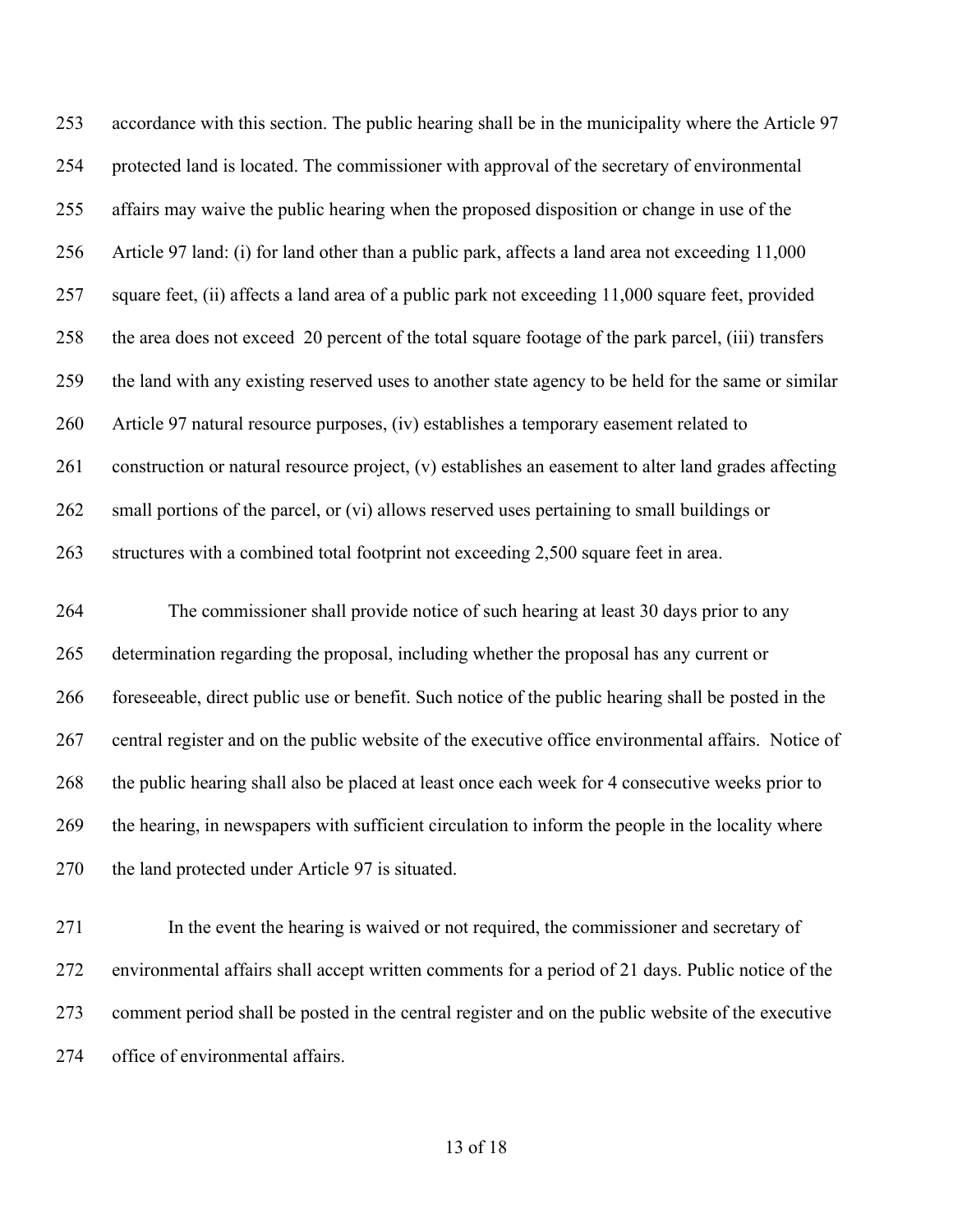Within 30 days after any required hearing or comment period, the secretary shall make a determination whether the proposed disposition or change in use of Article 97 land and any replacement land plan, complies with the Article 97 no net loss requirements under subsection (a) of section 2. Such determination shall be in writing, and give the reasons for his decision with any recommendations or comments about the proposal. The secretary shall provide a copy of the determination to the commissioner, secretary of administration and finance and state agencies affected by the proposal; and shall post the determination on the public website of the executive office of environmental affairs.

 Section 9. (a) When the public owner is a regional conservation district that holds Article 97 land that it has proposed for disposition or change in use, the supervisors of the conservation district shall approve such disposition or change in use, and any plan to provide replacement land. Such approval shall require a 2/3rds vote by the supervisors in support of the disposition or change in use, and any replacement land plan, to be held at an open meeting. No vote shall be held, unless, the supervisors first conduct a public hearing on the proposed disposition or change in use and replacement land plan. Such public hearing shall, be conducted in the municipality where the land protected under Article 97 is located. The chairman of the district supervisors shall provide public notice of the hearing, not less than 30 days before the scheduled hearing date.

 (b) When the public owner is a county government not abolished by chapter 34 or other law, which holds Article 97 land that it proposes for disposition or change in use, the county commissioners shall approve such disposition or change in use, and any plan to provide replacement land. Such approval shall require a 2/3rds vote by the commissioners in support of the disposition or change in use, and any replacement land plan, to be held at an open meeting.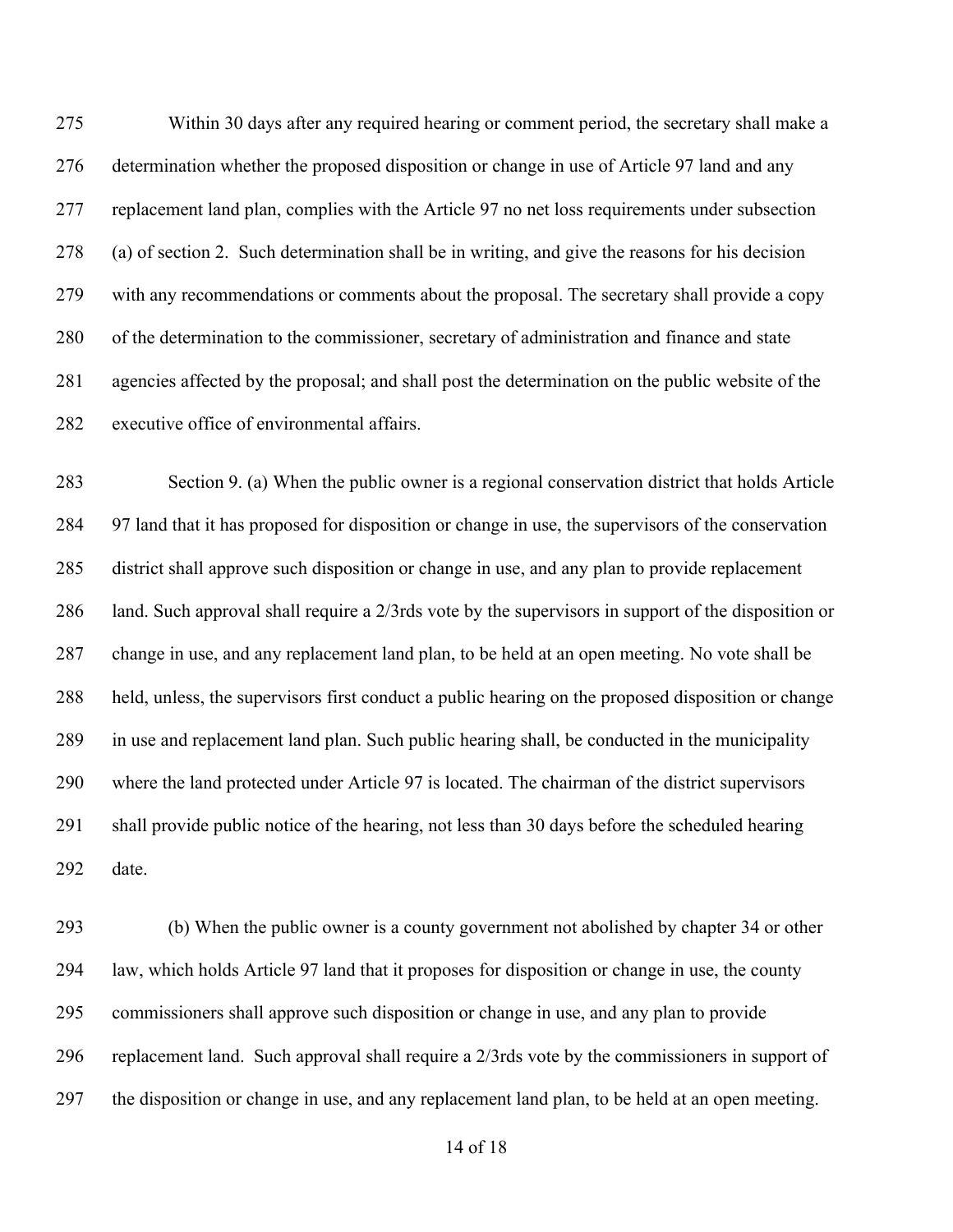No vote shall be held, unless, the commissioners conduct a public hearing on the proposed disposition or change in use and replacement land plan. The commissioners shall give public notice of such hearing, not less than 30 days before the scheduled hearing date.

 (c) When a public owner, other than a municipality, state agency, conservation district, or unabolished county government, holds Article 97 land it proposes for disposition or change in use, the public owner shall conduct a public hearing not less than 30 days prior to its final determination on the proposal and any plan to provide replacement land. A final determination for the purposes of this subsection shall be a vote of an authorized board, commission or other body of the public owner or a decision by the public owner's executive officer, whichever is the case, to authorize the proposed disposition or change in use of Article 97. The hearing shall be conducted in the municipality where the protected Article 97 land is situated. The public owner shall give public notice of such hearing not less than 30 days before the scheduled hearing date.

 Section 10. For any public notice required under sections 8 and 9, written notice shall also be provided to: for each city or town in which the land protected under Article 97 is located, the city manager in the case of a city under Plan E form of government, the mayor and city council in the case of all other cities, the chairman of the board of selectmen in the case of a town; and the regional planning agency; and the representative members of the general court.

 Section 11. A public owner having made a disposition or change in use of Article 97 land shall notify the secretary, when related to such disposition or change: (i) an instrument is recorded in the registry of deeds affirming the Article 97 protection of replacement land, (ii) a grant of a temporary easement in the Article 97 land terminates; or (iii) an event or act completes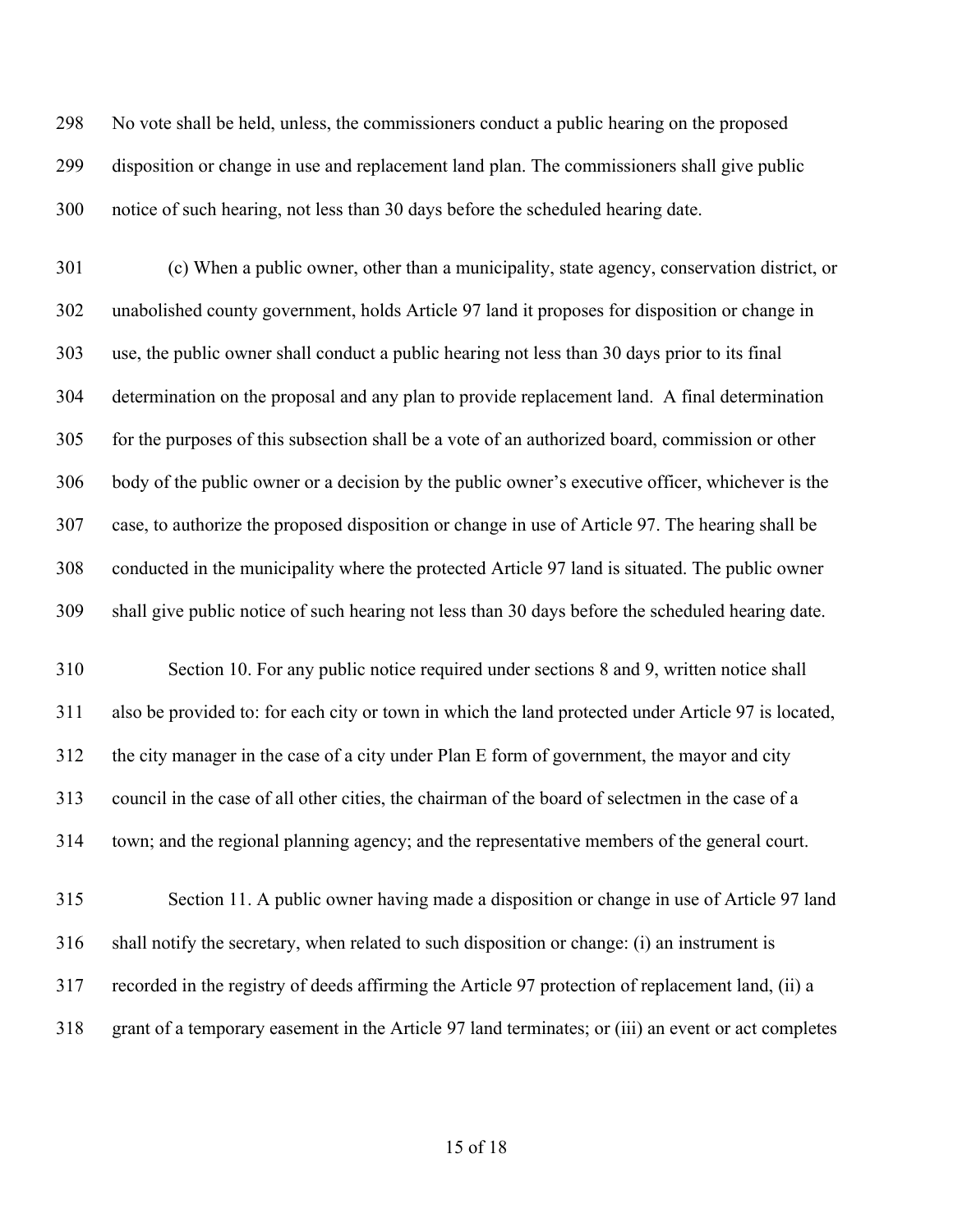the Article 97 land disposition or change in use. Such notification shall be made provided in the manner, and include any relevant information, as the secretary shall prescribe.

 Section 12. The secretary shall prepare a comprehensive report annually describing the work of the executive office of environmental affairs relative to the protection, and disposition and change in use of Article 97 land in the commonwealth for the preceding year. Said report shall include, but, not limited to, the (i) aggregate number of Article 97 land related notifications received, reviews conducted and opinions provided (ii) a general description of replacement land required to prevent a no-net loss of Article 97 land and, (iii) total acreage of Article 97 land that became protected or lost protection. The annual report shall be filed with the clerks of the house of representatives and senate and with the chairmen of the joint committee on environment, natural resources and agriculture and shall be posted on the public website of the executive office of environmental affairs on or before, the first Wednesday of May.

 Section 13. (a) Whenever a public owner's Article 97 land is taken by eminent domain, replacement land required shall be limited by the total value of the award for damages sustained by the public owner resulting from the land taking. The value of land conveyed or transferred to the public owner to replace the loss of Article 97 land, and that may be, partially or entirely, in lieu of damages, shall be considered an award for damages for the purpose of this section.

 (b) A public owner upon receiving the entire damage award for Article 97 land taken by eminent domain shall be responsible to provide or acquire suitable replacement land. Before acquiring or proving any required replacement land, the public owner shall consult with the secretary to review the planned replacement land. The secretary in his review shall determine whether the land complies with the Article 97 land no net loss requirements under subsection (a)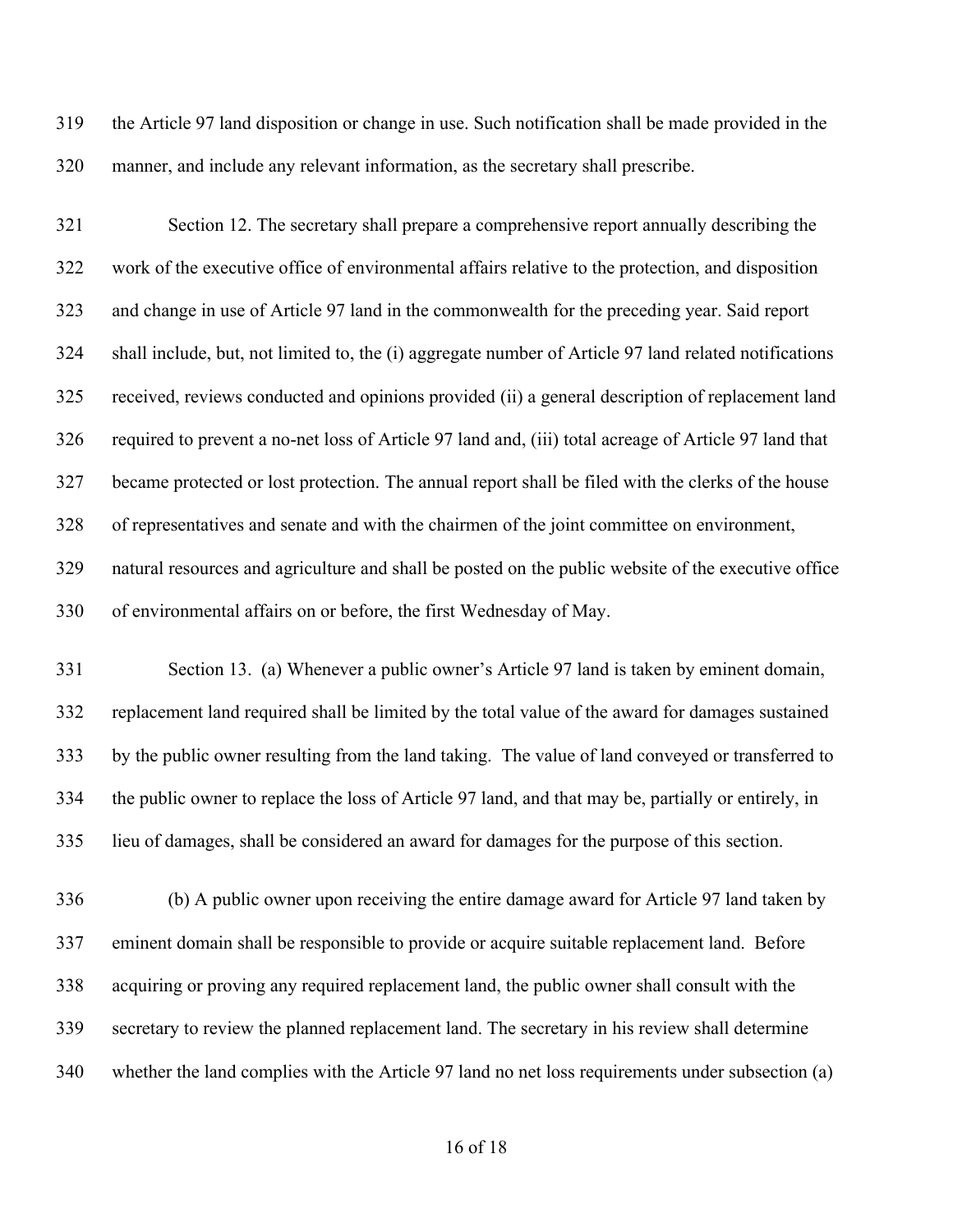of section (2); and, after taking into consideration the limitations on the value of replacement land under the prior subsection. The secretary may grant a full or partial waver to provide replacement land when the public owner's Article 97 land is taken under eminent domain for use by another public owner to be protected as Article 97 land. Notwithstanding, if the monetary portion of a damage award is not of sufficient amount to acquire or provide any required replacement land, upon the public owner's request, the secretary may approve using the monies for other public natural resource purposes.

 (c) A public owner shall provide to the secretary relevant information about planned replacement land, as the secretary shall prescribe by regulation.

 (d) Notwithstanding any special or general law to the contrary, when land is to be conveyed or transferred to a public owner to replace land taken by eminent domain under section 7M of chapter 81 or other general law, then the secretary, if the land taken had been subject to Article 97, shall first approve the land conveyance or transfer.

 Section 13. The secretary shall establish a self-subscribing email notification delivery system for the executive office of environmental affairs to send informational emails to the public and government organizations about proposed dispositions of Article 97 land and recommendations of the secretary on related legislation.

 Section 14. The provisions of this chapter shall not apply to a disposition or change in use of Article 97 land, ordered or enjoined by a court or justice of a court.

 SECTION 2. Within 1 year after this act takes effect, the secretary shall adopt regulations 361 for the administration and enforcement of this chapter.